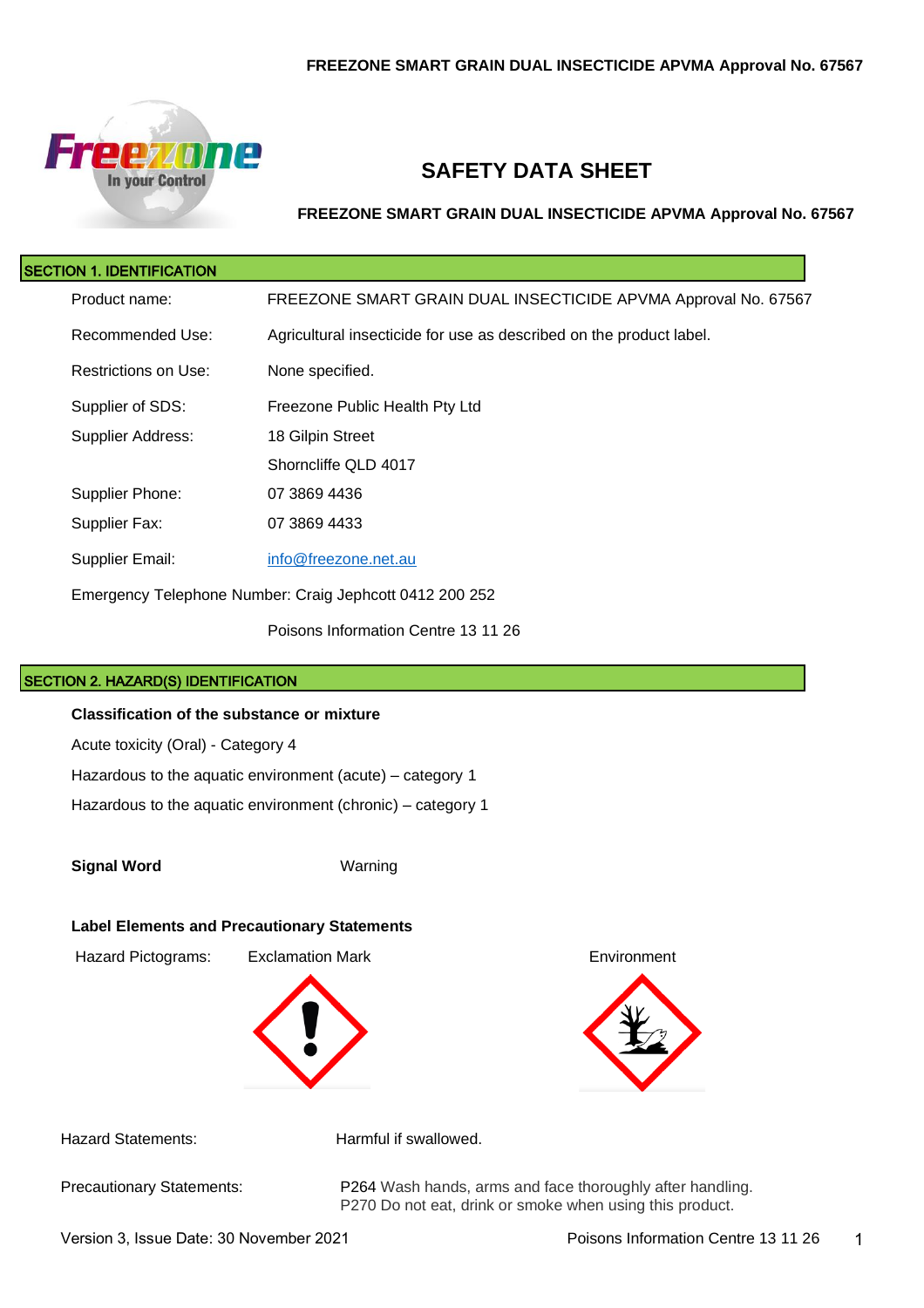P301+P312 IF SWALLOWED: call a POISON CENTER/doctor/physician IF you feel unwell. P330 Rinse mouth.

P501 Dispose of contents/container in accordance with local Regulations.

| <b>SECTION 3. COMPOSITION AND INFORMATION ON INGREDIENTS</b>                         |                                                                                                                                                           |
|--------------------------------------------------------------------------------------|-----------------------------------------------------------------------------------------------------------------------------------------------------------|
| <b>S-METHOPRENE</b> contains 60g/L<br>CAS number: 65733-16-6<br>EC number: 613-834-0 | <b>Classification</b><br>Hazardous to the aquatic environment<br>$(acute) - category 1$<br>Hazardous to the aquatic environment<br>(chronic) – category 1 |

| <b>FENITROTHION</b> contains 600g/L<br>CAS number: 122-14-5<br>EC number: 204-524-2 | <b>Classification</b><br>Acute toxicity (Oral) - Category 4 |
|-------------------------------------------------------------------------------------|-------------------------------------------------------------|
|-------------------------------------------------------------------------------------|-------------------------------------------------------------|

| Non-hazardous ingredients contains up to 100%<br>CAS number: secret<br>EC number: secret | <b>Classification</b><br>n/a |
|------------------------------------------------------------------------------------------|------------------------------|
|------------------------------------------------------------------------------------------|------------------------------|

Full text for all hazard statements is contained in Section 16.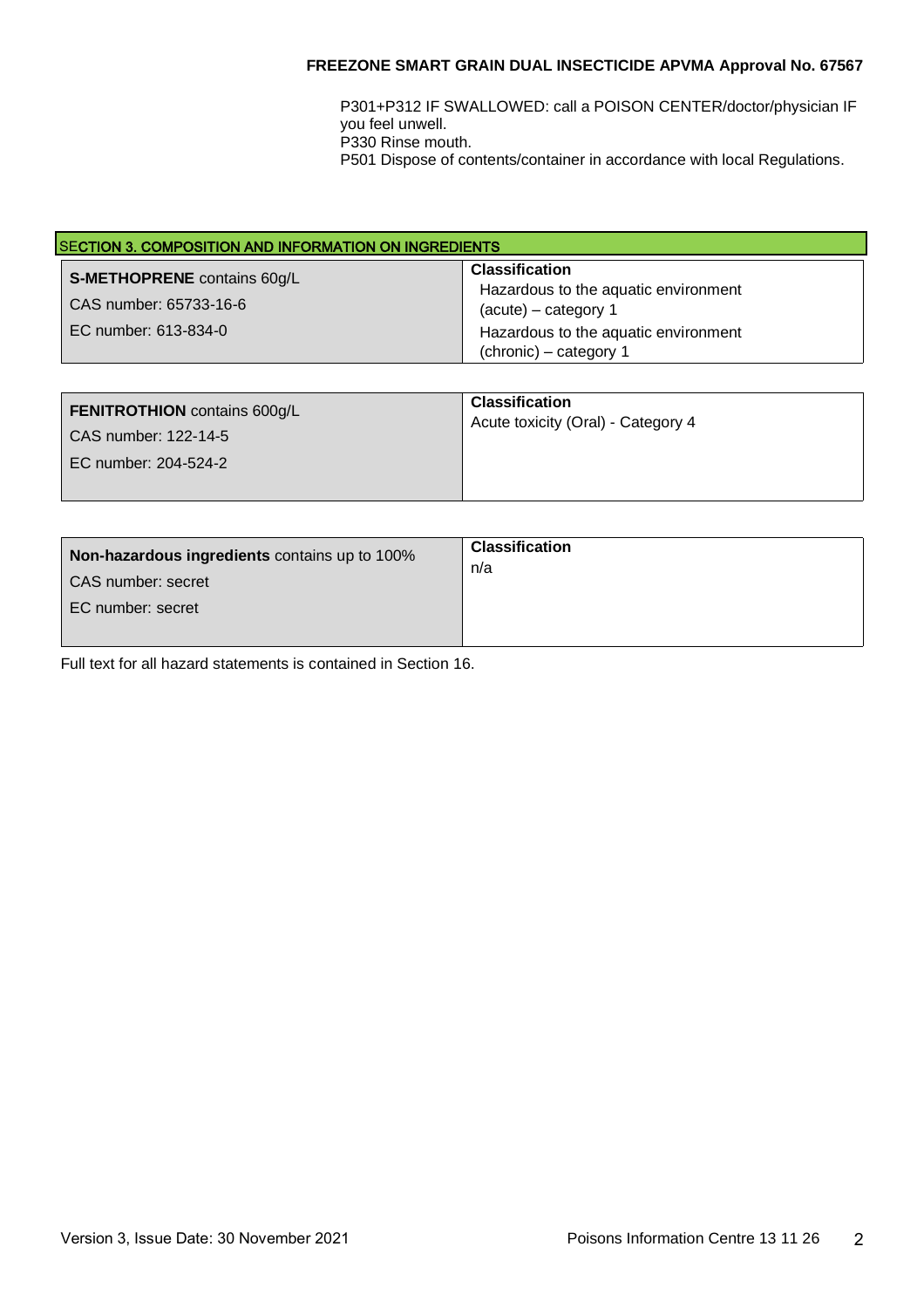| <b>SECTION 4. FIRST AID MEASURES</b> |                                                                                                                                                                                                                                                                                                                                                                                                                                            |  |
|--------------------------------------|--------------------------------------------------------------------------------------------------------------------------------------------------------------------------------------------------------------------------------------------------------------------------------------------------------------------------------------------------------------------------------------------------------------------------------------------|--|
| <b>First aid measures</b>            |                                                                                                                                                                                                                                                                                                                                                                                                                                            |  |
| General information                  | You should call The Poisons Information Centre if you feel that you may<br>have been poisoned, burned or irritated by this product. The number is 13<br>1126 from anywhere in Australia (0800 764 766 in New Zealand) and is<br>available at all times. Have this SDS with you when you call.                                                                                                                                              |  |
|                                      | If swallowed, splashed on skin or inhaled, contact a Poisons Information<br>Centre or a doctor at once. Remove any contaminated clothing and wash<br>skin thoroughly. Hospital treatment may be necessary.                                                                                                                                                                                                                                 |  |
| Inhalation                           | If symptoms of poisoning become evident, contact a Poisons Information<br>Centre, or call a doctor at once. Remove source of contamination or move<br>victim to fresh air. If breathing is difficult, oxygen may be beneficial if<br>administered by trained personnel, preferably on a doctor's advice. DO NOT<br>allow victim to move about unnecessarily. Symptoms of pulmonary oedema<br>can be delayed up to 48 hours after exposure. |  |
| Ingestion                            | If product is swallowed or gets in mouth, do NOT induce vomiting; wash mouth with<br>water and give some water to drink. If symptoms develop, or if in doubt contact a<br>Poisons Information Centre or a doctor.                                                                                                                                                                                                                          |  |
| Skin contact                         | Wash gently and thoroughly with water (use non-abrasive soap if necessary) for<br>5 minutes or until chemical is removed.                                                                                                                                                                                                                                                                                                                  |  |
| Eye contact                          | No effects expected. If irritation does occur, flush contaminated eye(s) with<br>lukewarm, gently flowing water for 5 minutes or until the product is removed.<br>Obtain medical advice if irritation becomes painful or lasts more than a few<br>minutes. Take special care if exposed person is wearing contact lenses.                                                                                                                  |  |

# **SECTION 5. FIREFIGHTING MEASURES**

| <b>Extinguishing media</b>                 |                                                                                                                                                                                                                                                                                                                                                                                                                                                                                                   |  |
|--------------------------------------------|---------------------------------------------------------------------------------------------------------------------------------------------------------------------------------------------------------------------------------------------------------------------------------------------------------------------------------------------------------------------------------------------------------------------------------------------------------------------------------------------------|--|
|                                            | Preferred extinguishing media are carbon dioxide, dry chemical, foam,<br>water fog.                                                                                                                                                                                                                                                                                                                                                                                                               |  |
|                                            | This product is classified as a C2 combustible product. There is no risk of<br>an explosion from this product under normal circumstances if it is<br>involved in a fire. Violent steam generation or eruption may occur upon<br>application of direct water stream on hot liquids. Vapours from this<br>product are heavier than air and may accumulate in sumps, pits and<br>other low-lying spaces, forming potentially explosive mixtures. They may<br>also flash back considerable distances. |  |
|                                            | Fire decomposition products from this product are likely to be irritating if<br>inhaled.                                                                                                                                                                                                                                                                                                                                                                                                          |  |
| Specific hazards arising from the chemical |                                                                                                                                                                                                                                                                                                                                                                                                                                                                                                   |  |
| Specific hazards                           | None known.                                                                                                                                                                                                                                                                                                                                                                                                                                                                                       |  |
| Hazardous combustion<br>products           | Thermal combustion of product may produce harmful gasses or vapours.                                                                                                                                                                                                                                                                                                                                                                                                                              |  |
|                                            | Special protective equipment and precautions for firefighters                                                                                                                                                                                                                                                                                                                                                                                                                                     |  |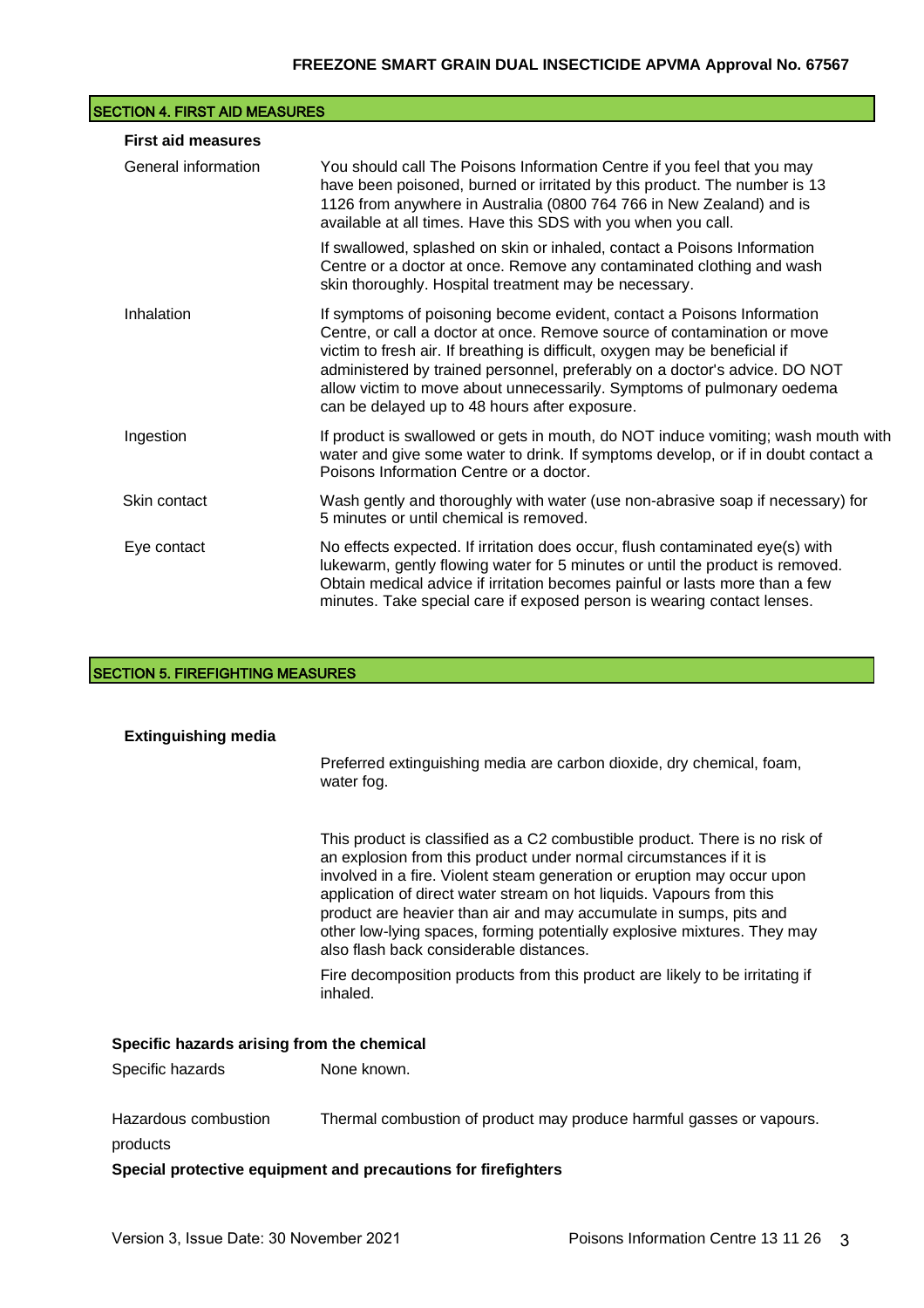| Firefighting precautions | When fighting fires involving significant quantities of this product, wear a splash |
|--------------------------|-------------------------------------------------------------------------------------|
|                          | suit complete with self contained breathing apparatus.                              |

Protective equipment Self-contained breathing apparatus, suitable gloves and boots.

#### SECTION 6. ACCIDENTAL RELEASE MEASURES

| Personal precautions | As a minimum, wear overalls, goggles and gloves. Suitable materials for<br>protective clothing include rubber, PVC. Eye/face protective equipment should<br>comprise as a minimum, protective glasses and, preferably, goggles. If there is a<br>significant chance that vapours or mists are likely to build up in the cleanup area,<br>we recommend that you use a respirator. Usually, no respirator is necessary when<br>using this product. However, if you have any doubts consult the Australian<br>Standard mentioned above. Otherwise, not normally necessary. |
|----------------------|-------------------------------------------------------------------------------------------------------------------------------------------------------------------------------------------------------------------------------------------------------------------------------------------------------------------------------------------------------------------------------------------------------------------------------------------------------------------------------------------------------------------------------------------------------------------------|
|                      |                                                                                                                                                                                                                                                                                                                                                                                                                                                                                                                                                                         |

#### Environmental precautions Avoid discharge into drains or watercourses or onto the ground.

Clean up methods Stop leak if safe to do so, and contain spill. Absorb onto sand, vermiculite or other suitable absorbent material. If spill is too large or if absorbent material is not available, try to create a dike to stop material spreading or going into drains or waterways. Sweep up and shovel or collect recoverable product into labelled containers for recycling or salvage, and dispose of promptly. Recycle containers wherever possible after careful cleaning. Refer to product label for specific instructions. After spills, wash area preventing runoff from entering drains. If a significant quantity of material enters drains, advise emergency services. Full details regarding disposal of used containers, spillage and unused material may be found on the label. If there is any conflict between this MSDS and the label, instructions on the label prevail. Ensure legality of disposal by consulting regulations prior to disposal. Thoroughly launder protective clothing before storage or re-use. Advise laundry of nature of contamination when sending contaminated clothing to laundry.

| <b>SECTION 7. HANDLING AND STORAGE</b> |                                                                                                                                                                                                                                                                                                                                                                                                                                                                                                   |  |
|----------------------------------------|---------------------------------------------------------------------------------------------------------------------------------------------------------------------------------------------------------------------------------------------------------------------------------------------------------------------------------------------------------------------------------------------------------------------------------------------------------------------------------------------------|--|
| Precautions for handling               | Keep exposure to this product to a minimum, and minimise the quantities kept in<br>work areas. Check Section 8 of this SDS for details of personal protective<br>measures, and make sure that those measures are followed.<br>The measures detailed below under "Storage" should be followed during handling<br>in order to minimise risks to persons using the product in the workplace. Also,<br>avoid contact or contamination of product with incompatible materials listed in<br>Section 10. |  |
| Conditions for safe storage            | Store in the closed original container in a dry, cool, well-ventilated area out of<br>direct sunlight. Make sure that the product does not come into contact with<br>substances listed under "Materials to avoid" in Section 10. Some liquid<br>preparations settle or separate on standing and may require stirring before use.<br>Check packaging - there may be further storage instructions on the label.                                                                                     |  |
| Storage precautions                    | Note that his product is combustible and therefore, for Storage, meets the<br>definition of Dangerous Goods in some states. If you store large quantities<br>(tonnes) of such products, we suggest that you consult your state's Dangerous<br>Goods laws in order to clarify your obligations regarding their storage.                                                                                                                                                                            |  |

## SECTION 8. EXPOSURE CONTROLS AND PERSONAL PROTECTION

#### **Exposure limits**

Exposure limits have not been established by NOHSC for any of the significant ingredients in this product.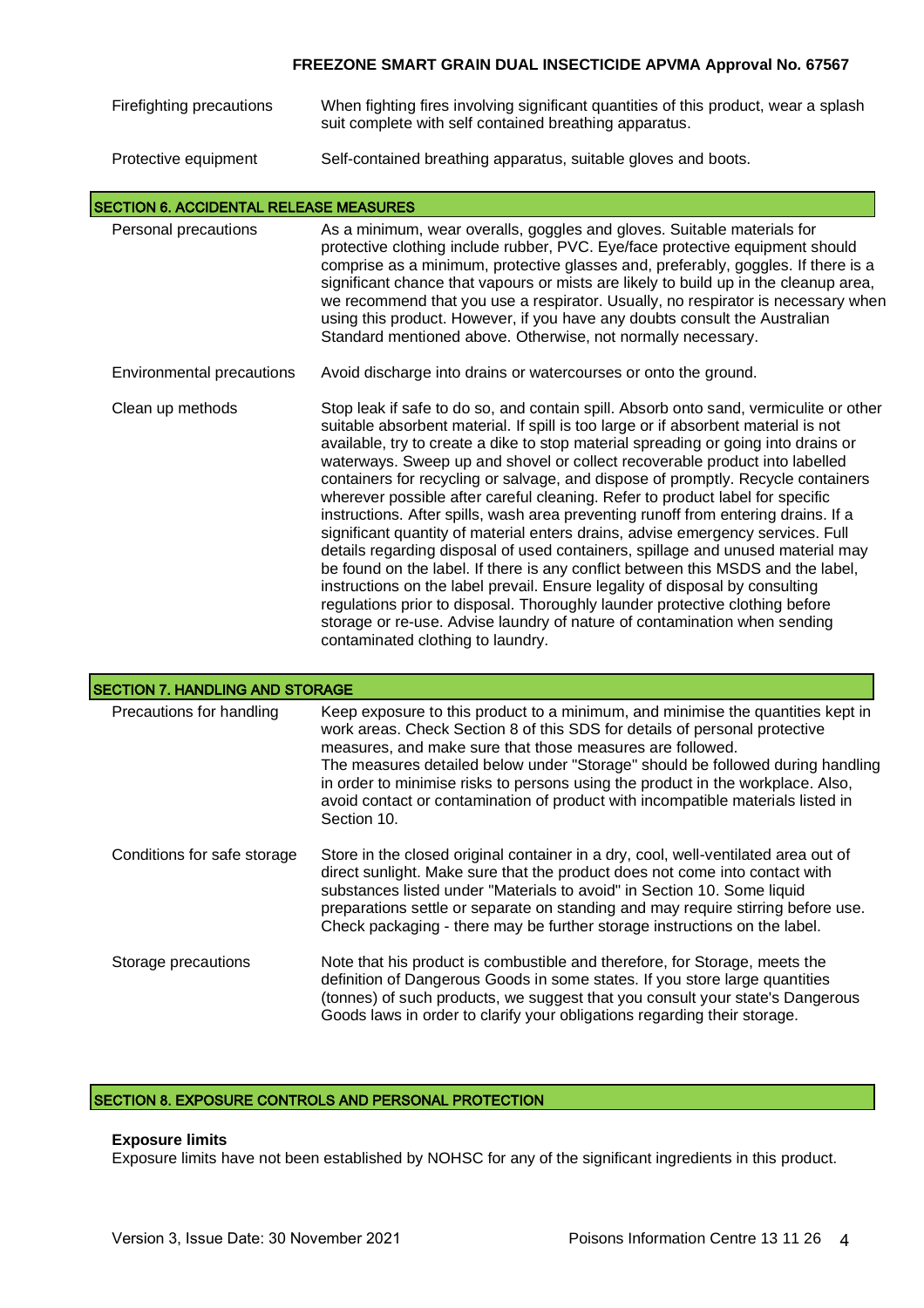The Acceptable Daily intake for Methoprene is set at 0.4mg/kg/day. The corresponding No-observable-effect- level is set at 35mg/kg/day.

Values taken from Australian ADI List, Aug 2003.

| <b>Exposure controls</b><br>Ventilation | This product should only be used in a well ventilated area. If natural ventilation is<br>inadequate, use of a fan is suggested.                                                                                  |
|-----------------------------------------|------------------------------------------------------------------------------------------------------------------------------------------------------------------------------------------------------------------|
| Eye Protection                          | Eye protection such as protective glasses or goggles is recommended when<br>product is being used.                                                                                                               |
| <b>Skin Protection</b>                  | You should avoid contact even with mild skin irritants. Therefore, you should wear<br>suitable impervious elbow-length gloves and facial protection when handling this<br>product. See below for material types. |
| <b>Protective Material Types</b>        | We suggest that protective clothing be made from the following materials: PVC.                                                                                                                                   |
| Respirator                              | Usually, no respirator is necessary when using this product. However, if you have<br>any doubts consult the Australian Standard mentioned above. Otherwise, not<br>normally necessary.                           |

Safety deluge showers should, if practical, be provided near to where this product is being used.

#### **The following Australian Standards will provide general advice regarding safety clothing and equipment** Respiratory equipment: AS/NZS 1715 Protective Gloves: AS 2161

Industrial Clothing: AS2919 Industrial Eye Protection: AS1336 and AS/NZS 1337 Occupational Protective Footwear: AS/NZS2210

| <b>SECTION 9. PHYSICAL AND CHEMICAL PROPERTIES</b>          |  |  |
|-------------------------------------------------------------|--|--|
| Slightly viscous liquid                                     |  |  |
| Amber colour.                                               |  |  |
| No information available.                                   |  |  |
| No information available.                                   |  |  |
| No information available.                                   |  |  |
| No specific data. Liquid at normal temperatures.            |  |  |
| No information available                                    |  |  |
| No information available                                    |  |  |
| No information available.                                   |  |  |
| No information available.                                   |  |  |
| Combustible                                                 |  |  |
| No information available.                                   |  |  |
| No information available.                                   |  |  |
| No information available.                                   |  |  |
| No information available.                                   |  |  |
| No information available.                                   |  |  |
| No information available.                                   |  |  |
| Emulsifiable.                                               |  |  |
| No information available.                                   |  |  |
| No information available.                                   |  |  |
| No information available.                                   |  |  |
| No information available.                                   |  |  |
| No information available.                                   |  |  |
| No information available.                                   |  |  |
| Does not meet the criteria for classification as oxidising. |  |  |
|                                                             |  |  |

#### SECTION 10. STABILITY AND REACTIVITY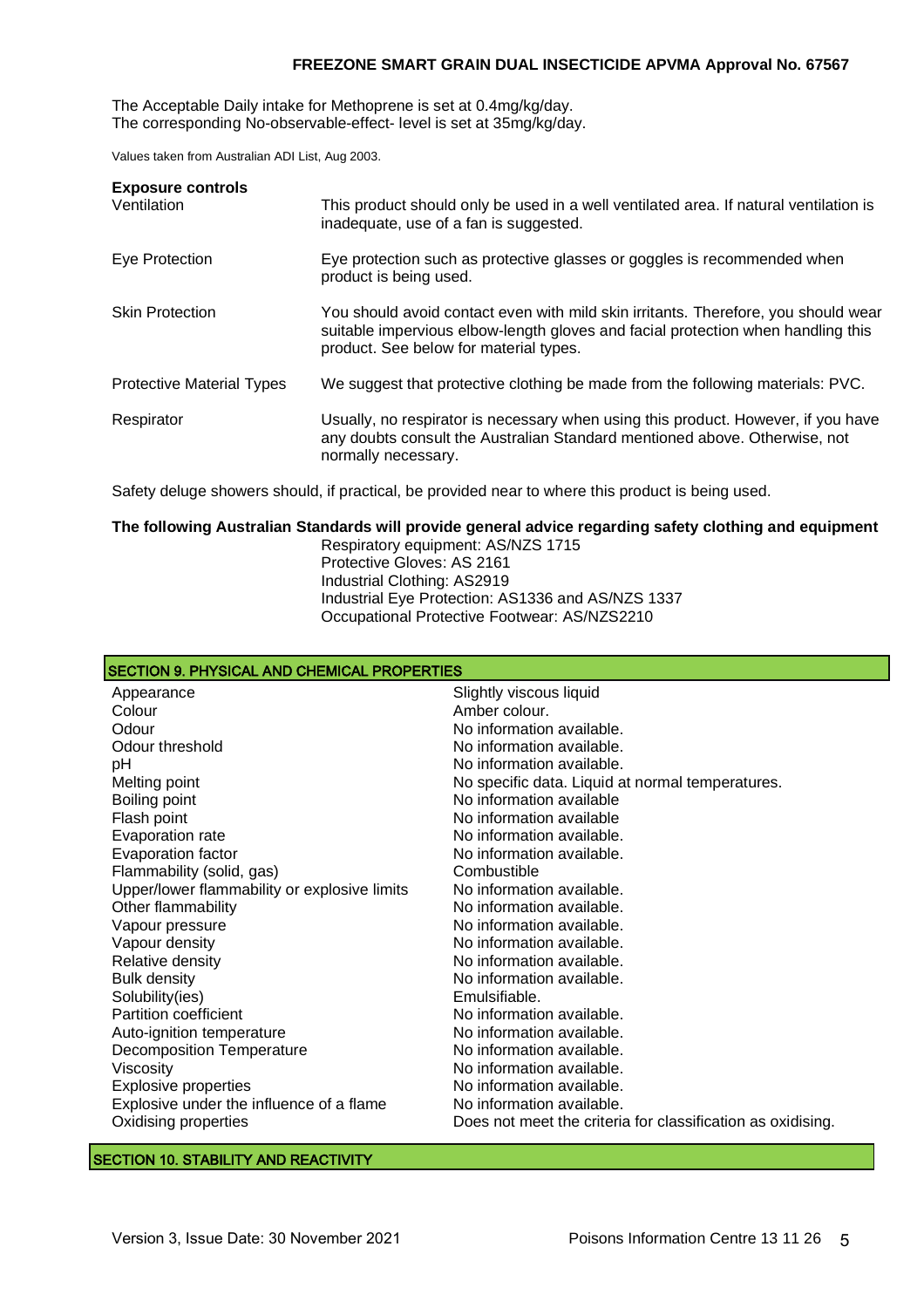| Chemical stability                    | Stable under normal conditions when used and stored in accordance with label.                                                                                                                                                                                                                                                                                                                                                                                                                                                                                                                                                                                                                                        |
|---------------------------------------|----------------------------------------------------------------------------------------------------------------------------------------------------------------------------------------------------------------------------------------------------------------------------------------------------------------------------------------------------------------------------------------------------------------------------------------------------------------------------------------------------------------------------------------------------------------------------------------------------------------------------------------------------------------------------------------------------------------------|
| Reactivity                            | This product is unlikely to react or decompose under normal storage<br>conditions.                                                                                                                                                                                                                                                                                                                                                                                                                                                                                                                                                                                                                                   |
| Possibility of hazardous<br>reactions | No hazardous reactions known.                                                                                                                                                                                                                                                                                                                                                                                                                                                                                                                                                                                                                                                                                        |
| Conditions to avoid                   | Exposure to heat.                                                                                                                                                                                                                                                                                                                                                                                                                                                                                                                                                                                                                                                                                                    |
| Incompatible materials                | Strong acids, strong bases, strong oxidising agents                                                                                                                                                                                                                                                                                                                                                                                                                                                                                                                                                                                                                                                                  |
| Hazardous decomposition               | Does not decompose when used and stored as recommended. Combustion<br>forms carbon dioxide, and if incomplete, carbon monoxide and smoke. Water<br>is also formed. May form nitrogen and its compounds, and under some<br>circumstances, oxides of nitrogen. Occasionally hydrogen cyanide gas in<br>reducing atmospheres. May form oxides of sulfur (sulfur dioxide is a<br>respiratory hazard) and other sulfur compounds. Most will have a foul odour.<br>May form oxides of phosphorus and other phosphorus compounds. Carbon<br>monoxide poisoning produces headache, weakness, nausea, dizziness,<br>confusion, dimness of vision, disturbance of judgment, and unconsciousness<br>followed by coma and death. |

| <b>SECTION 11. TOXICOLOGICAL INFORMATION</b>                   |                                                                                                                                                                                                                                                                      |  |
|----------------------------------------------------------------|----------------------------------------------------------------------------------------------------------------------------------------------------------------------------------------------------------------------------------------------------------------------|--|
| Information on toxicological effects                           |                                                                                                                                                                                                                                                                      |  |
| <b>Toxicological effects</b>                                   | Not regarded as a health hazard under current legislation.                                                                                                                                                                                                           |  |
| Acute toxicity - oral                                          |                                                                                                                                                                                                                                                                      |  |
| Notes (oral LD <sub>50</sub> )                                 | The oral LD50 for Methoprene in rats is greater than 34,600<br>mg/kg, and in dogs is greater than 5000 mg/kg.<br>The oral LD50 for Fenitrothion in rats is 800 mg/kg,                                                                                                |  |
| Acute toxicity - dermal                                        |                                                                                                                                                                                                                                                                      |  |
| Notes (dermal LD <sub>50</sub> )                               | LD50 values of greater than 2000 to 3000 mg/kg in rabbits.<br>Methoprene is not an eye or skin irritant, and it is not a skin<br>sensitizer.<br>The dermal LD50 for Fenitrothion in rats is 1110 mg/kg,                                                              |  |
| <b>Acute toxicity - inhalation</b>                             |                                                                                                                                                                                                                                                                      |  |
| Notes (inhalation LC <sub>50</sub> )                           | The inhalation LD50 for Methoprene in rats is greater than 210<br>mg/L. No overt signs of poisoning have been reported in<br>incidents involving accidental human exposure to Methoprene.<br>The inhalation LC50 for Fenitrothion in rats is 2.21 dust/mist<br>mg/l. |  |
| <b>Skin corrosion/irritation</b>                               |                                                                                                                                                                                                                                                                      |  |
| Animal data                                                    | Contact may cause skin irritation.                                                                                                                                                                                                                                   |  |
| Serious eye damage/irritation<br>Serious eye damage/irritation | Causes serious eye irritation.                                                                                                                                                                                                                                       |  |
|                                                                |                                                                                                                                                                                                                                                                      |  |
| <b>Respiratory sensitisation</b><br>Respiratory sensitisation  | Based on available data the classification criteria are not met.                                                                                                                                                                                                     |  |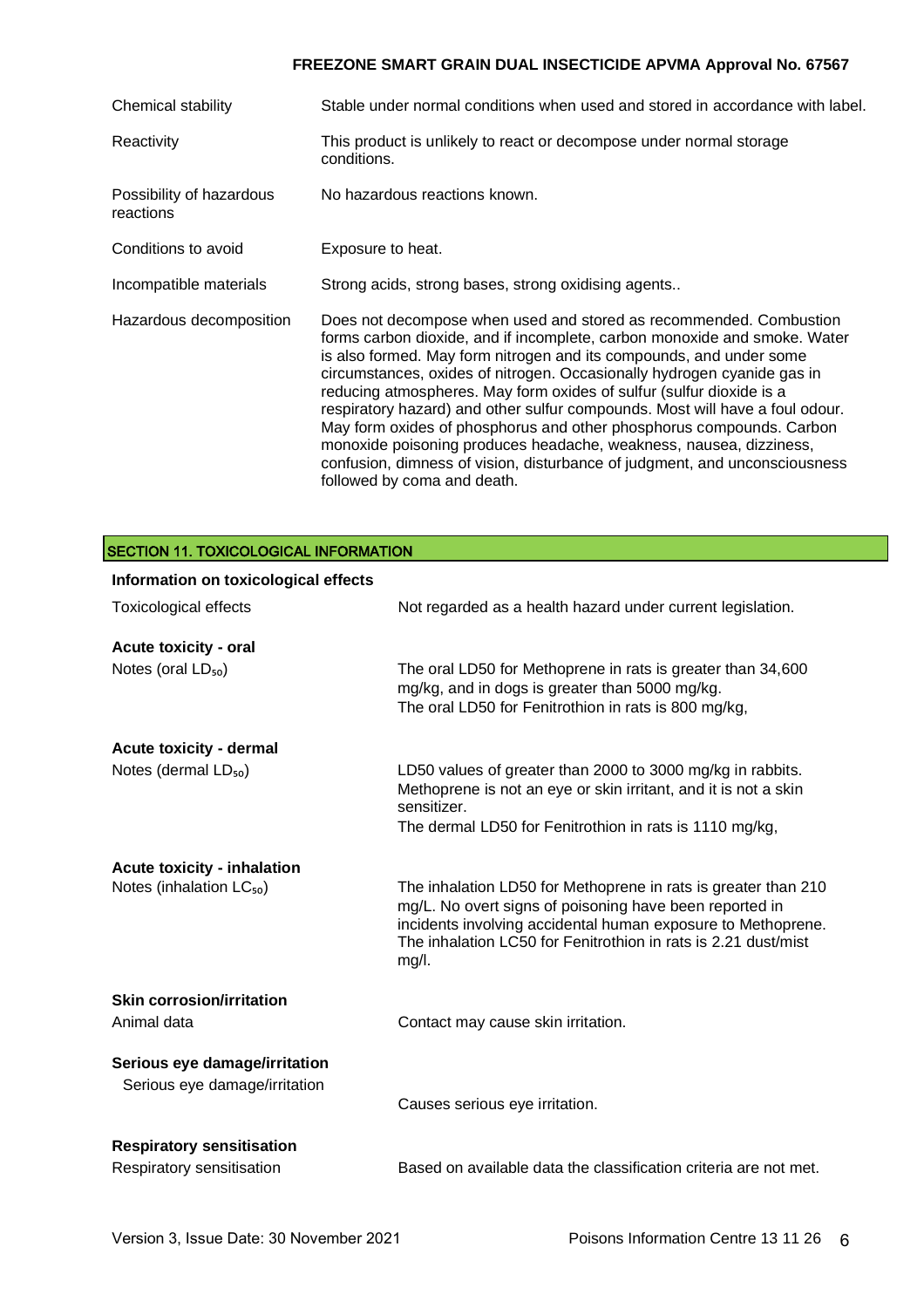| <b>Skin sensitisation</b>                               |                                                                                                                                                                                                                                          |
|---------------------------------------------------------|------------------------------------------------------------------------------------------------------------------------------------------------------------------------------------------------------------------------------------------|
| Skin sensitisation                                      | Based on available data the classification criteria are not met.                                                                                                                                                                         |
| Germ cell mutagenicity                                  |                                                                                                                                                                                                                                          |
| Genotoxicity - in vitro                                 | Methoprene does not appear to be mutagenic. No Methoprene-<br>related mutagenic effects were observed in rats following a<br>single dose of 2000 mg/kg                                                                                   |
| Carcinogenicity                                         |                                                                                                                                                                                                                                          |
| Carcinogenicity                                         | No tumours were seen in an 18-month feeding study with mice,                                                                                                                                                                             |
|                                                         | or in a 24-month oncogenicity study with rats. These data                                                                                                                                                                                |
|                                                         | suggest that Methoprene is not carcinogenic.                                                                                                                                                                                             |
| IARC carcinogenicity                                    | None of the ingredients are listed or exempt.                                                                                                                                                                                            |
| <b>Reproductive toxicity</b>                            |                                                                                                                                                                                                                                          |
| Reproductive toxicity - fertility                       | Experimental data indicate that no reproductive hazards are<br>associated with Methoprene. No Methoprene-related effects<br>were observed in three- generation reproduction studies in rats<br>receiving dietary doses of 125 mg/kg/day. |
| Reproductive toxicity- development                      | No available data.                                                                                                                                                                                                                       |
| Specific target organ toxicity<br>STOT- single exposure | No data available.                                                                                                                                                                                                                       |
| STOT- repeated exposure                                 | The target organ primarily affected by Methoprene after long-term<br>exposure is the liver.                                                                                                                                              |
| <b>Aspiration hazard</b><br>Aspiration hazard           | Based on available data the classification criteria are not met.                                                                                                                                                                         |
| <b>General information</b><br>Inhalation                | A single exposure may cause the following adverse effects: Headache.<br>Exhaustion and weakness.                                                                                                                                         |
| Skin contact                                            | May cause redness and irritation.                                                                                                                                                                                                        |
| Eye contact                                             | Irritating to eyes.                                                                                                                                                                                                                      |
| Route of entry                                          | Inhalation, ingestion, skin contact or eye contact.                                                                                                                                                                                      |
|                                                         |                                                                                                                                                                                                                                          |

# SECTION 12. ECOLOGICAL INFORMATION

| <b>Ecotoxicity</b><br>Effects on birds: | Methoprene is slightly toxic to birds. The reported 5- to 8-day<br>LC50 values for Methoprene are greater than 10,000 ppm in<br>mallard ducks and bobwhite quail, and the acute oral LD50 for<br>Methoprene is greater than 4640 ppm in chickens. In mallards an<br>acute oral LD50 of greater than 2000 mg/kg was determined.<br>Nonlethal effects that may affect survival of the birds did appear<br>at acute oral doses of 500 mg/kg. These effects appeared as<br>soon as 2 hours after treatment and persisted for up to 2 days |
|-----------------------------------------|---------------------------------------------------------------------------------------------------------------------------------------------------------------------------------------------------------------------------------------------------------------------------------------------------------------------------------------------------------------------------------------------------------------------------------------------------------------------------------------------------------------------------------------|
|                                         | and included slowness, reluctance to move, sitting, withdrawal,                                                                                                                                                                                                                                                                                                                                                                                                                                                                       |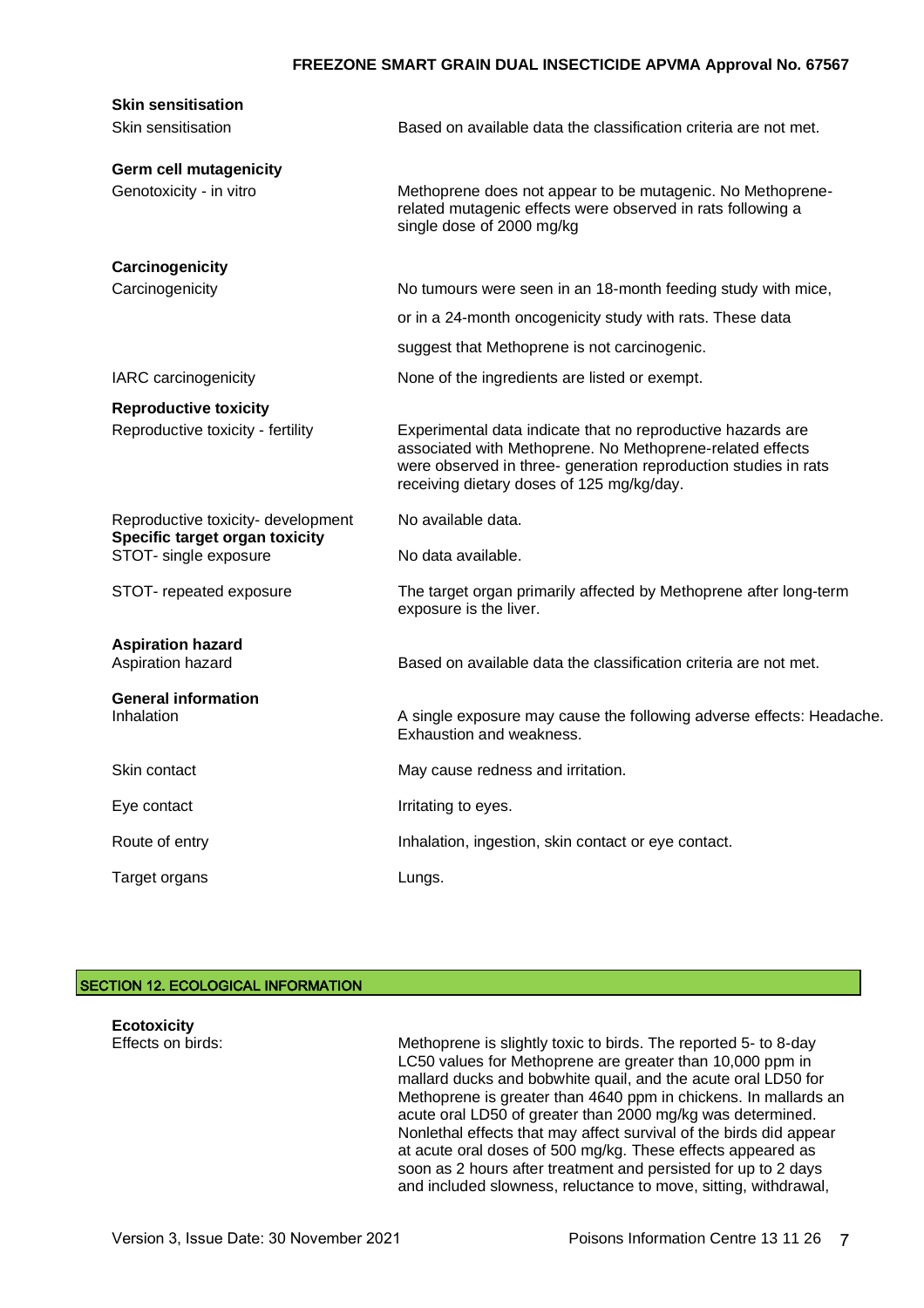|                                    | and incoordination. These effects may decrease birdsurvival by<br>making them temporarily more susceptible to predation. No<br>effects were observed in the reproduction of bobwhite quail and<br>mallard ducks at 30 ppm constant feeding of Methoprene.                                                                                                                                                                                                                                                                                                                                                                                                                                                                                                                                                                                   |
|------------------------------------|---------------------------------------------------------------------------------------------------------------------------------------------------------------------------------------------------------------------------------------------------------------------------------------------------------------------------------------------------------------------------------------------------------------------------------------------------------------------------------------------------------------------------------------------------------------------------------------------------------------------------------------------------------------------------------------------------------------------------------------------------------------------------------------------------------------------------------------------|
| Effects on aquatic organisms:      | Dangerous to fish. DO NOT contaminate streams, rivers or<br>waterways with the chemical or used containers.                                                                                                                                                                                                                                                                                                                                                                                                                                                                                                                                                                                                                                                                                                                                 |
| Effects on other organisms:        | Tests with earthworms showed little if any toxic effects on<br>contact. It is nontoxic to bees.                                                                                                                                                                                                                                                                                                                                                                                                                                                                                                                                                                                                                                                                                                                                             |
| Breakdown in soil and groundwater: | Methoprene is of low persistence in the soil environment;<br>reported field half-lives are up to 10 days. In sandy loam, its half-<br>life was calculated to be about 10 days. When Methoprene was<br>applied at an extremely high application rate of 1 pound per acre,<br>its half-life was less than 10 days. In soil, microbial degradation is<br>rapid and appears to be the major route of its disappearance<br>from soil. Methoprene also readily undergoes degradation by<br>sunlight. Methoprene is rapidly and tightly sorbed to most soils. It<br>is slightly soluble in water. These properties, along with its low<br>environmental persistence make it unlikely to be significantly<br>mobile. In field leaching studies, it was observed only in the top<br>few inches of the soil, even after repeated washings with water. |
| Breakdown in water:                | Methoprene degrades rapidly in water. Studies have<br>demonstrated half-lives in pond water of about 30 and 40 hours<br>at initial concentrations of 0.001 mg/L and 0.01 mg/L,<br>respectively. At normal temperatures and levels of sunlight,<br>technical Methoprene is rapidly degraded, mainly by aquatic<br>microorganisms and sunlight.                                                                                                                                                                                                                                                                                                                                                                                                                                                                                               |
| Breakdown in vegetation:           | Methoprene is biodegradable and non persistent, even in plants<br>treated at very high rates. It has a half-life of less than 2 days in<br>alfalfa when applied at a rate of 1 pound per acre. In rice, the<br>half-life is less than 1 day. In wheat, its half-life was estimated to<br>be 3 to 7 weeks, depending on the level of moisture in the plant.<br>Plants grown in treated soil are not expected to contain<br>Methoprene residues.                                                                                                                                                                                                                                                                                                                                                                                              |
| <b>Toxicity</b>                    | Aquatic Acute 1 - H400 Very toxic to aquatic life. Aquatic Chronic<br>1 - H410 Very toxic to aquatic life with long lasting effects.                                                                                                                                                                                                                                                                                                                                                                                                                                                                                                                                                                                                                                                                                                        |
| Persistence and degradability      | No data available.                                                                                                                                                                                                                                                                                                                                                                                                                                                                                                                                                                                                                                                                                                                                                                                                                          |
| <b>Partition coefficient</b>       | No information available.                                                                                                                                                                                                                                                                                                                                                                                                                                                                                                                                                                                                                                                                                                                                                                                                                   |
| Bioaccumulative potential          | No data available.                                                                                                                                                                                                                                                                                                                                                                                                                                                                                                                                                                                                                                                                                                                                                                                                                          |
| Mobility in soil                   | No data available.                                                                                                                                                                                                                                                                                                                                                                                                                                                                                                                                                                                                                                                                                                                                                                                                                          |
| Other adverse effects              | No data available.                                                                                                                                                                                                                                                                                                                                                                                                                                                                                                                                                                                                                                                                                                                                                                                                                          |

## SECTION 13. DISPOSAL CONSIDERATIONS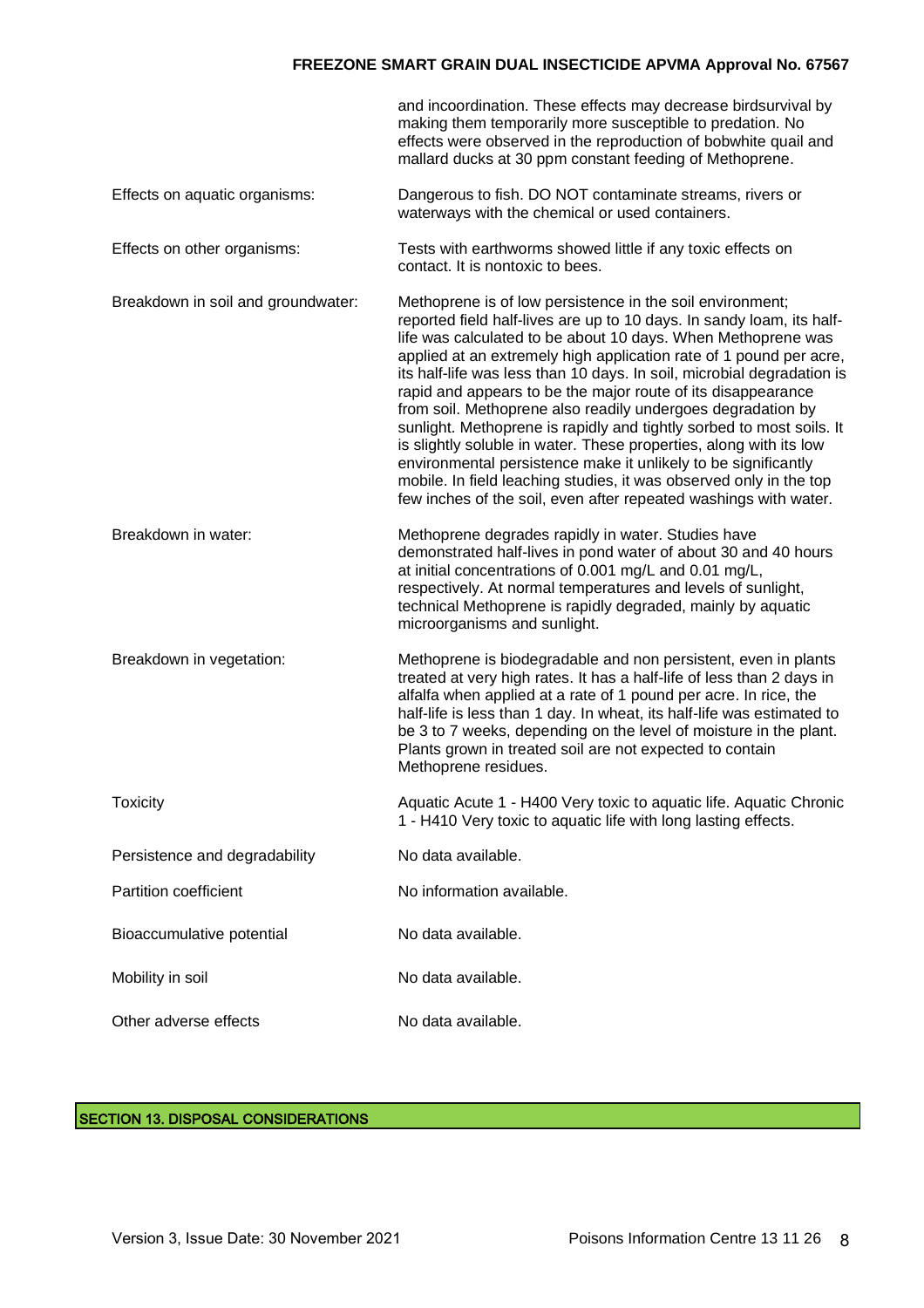| General information   | Instructions concerning the disposal of this product and its containers are |
|-----------------------|-----------------------------------------------------------------------------|
|                       | given on the product label. These should be carefully followed.             |
| Disposal of packaging | Special help is available for the disposal of Agricultural Chemicals.       |
|                       | The product label will give general advice regarding disposal of            |
|                       | small quantities, and how to cleanse containers. However, for help          |
|                       | with the collection of unwanted rural chemicals, contact                    |
|                       | ChemClear 1800 008 182 http://www.chemclear.com.au/ and for                 |
|                       | help with the disposal of empty drums, contact DrumMuster                   |
|                       | http://www.drummuster.com.au/ where you will find contact details           |
|                       | for your area.                                                              |

| <b>SECTION 14. TRANSPORT INFORMATION</b> |                                                                |
|------------------------------------------|----------------------------------------------------------------|
| General                                  | This product is not classified as a Dangerous Good. No special |
|                                          | transport conditions are necessary unless required by other    |
|                                          | regulations.                                                   |

| <b>SECTION 15. REGULATORY INFORMATION</b> |                                                                                                |  |
|-------------------------------------------|------------------------------------------------------------------------------------------------|--|
|                                           | Safety, health and environmental regulations/legislation specific for the substance or mixture |  |
| Legislation                               | Work Health and Safety Act 2011 (Cth)                                                          |  |
|                                           | Work Health and Safety Regulations 2011 (Cth)                                                  |  |
|                                           | Work Health and Safety Act 2011 (Qld)                                                          |  |
|                                           | Work Health and Safety Regulation 2011 (Qld)                                                   |  |
|                                           | Work Health and Safety Act 2011 (ACT)                                                          |  |
|                                           | Work Health and Safety Regulation 2011 (ACT)                                                   |  |
|                                           | Work Health and Safety Act 2011 (NSW)                                                          |  |
|                                           | Work Health and Safety Regulation 2011 (NSW                                                    |  |
|                                           | Work Health and Safety (National Uniform Legislation) Act 2011<br>(NT)                         |  |
|                                           | Work Health and Safety (National Uniform Legislation)<br><b>Regulations (NT)</b>               |  |
|                                           | Work Health and Safety Act 2012 (SA)                                                           |  |
|                                           | Work Health and Safety Regulations 2012 (SA)                                                   |  |